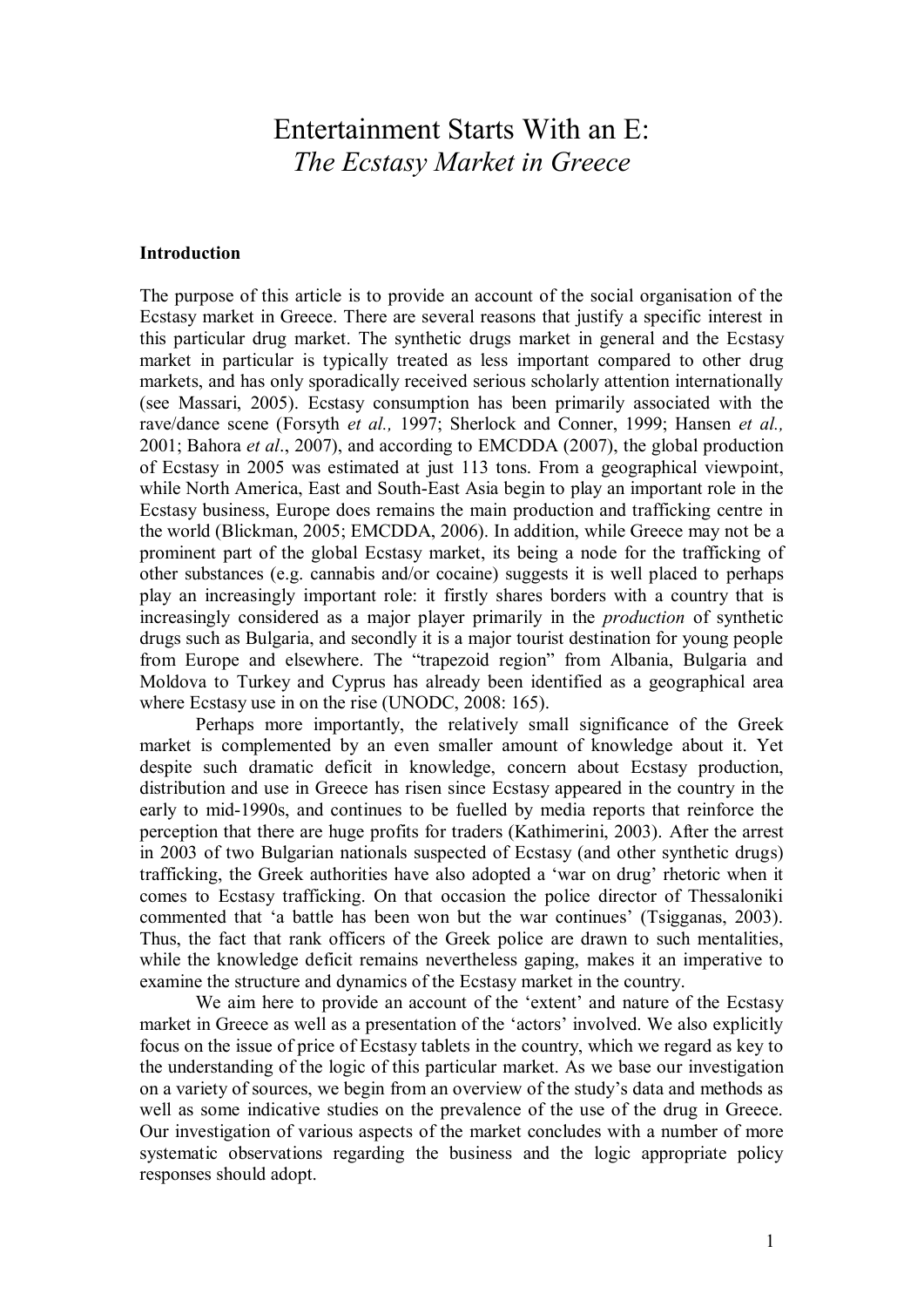## **Methods and Data**

As noted already, the current study uses several sources. Specifically, we have used firstly a number of reports by organizations and research centers that are concerned with drugs and drug use such as United Nations Office for Drugs and Crime (UNODC) and EMCDDA (European Monitoring Centre for Drugs and Drug Addiction). Some of these reports do not refer specifically to the Greek context although information for the particular context can be obtained. In addition, official statistics from SODN-EMP (*Syntonistiko Organo Dioksis Narkotikon /* Central Antidrug Coordination Unit — National Intelligence Unit), the Hellenic Coast Guard and the Hellenic Ministry of the Interior (2008) were used. The statistics that are directly relevant to this article refer to the number of seized Ecstasy tablets (among other drugs), for the period 1996-2007, although data from the Hellenic Coast Guard only are available since 1987.

We also refer extensively to the annual reports on 'organised crime' for the years 1999, 2004 and 2005 published by the Greek former Ministry of Public Order (MPO, 2000; 2005; 2006). These reports are based on the compilation of information and data on 'organised crime' by Greek law enforcement agencies. There have been serious reservations expressed as to the capacity of those reports to convey a meaningful image of ‗organised crime' in Greece, primarily due to their reliance on concepts whose relevance for the Greek context has not been clearly and firmly established (see, for instance, Lambropoulou, 2003). We express similar reservations and in this article we use the annual reports not to assess the 'organised crime' situation in Greece but only to collect part of the information about sources, methods and routes of transportation of Ecstasy tablets.

Articles from nationally and locally circulated newspapers published from May 1998 to September 2008 were selected. Again, we used these articles to obtain information on ‗actors' and their practices, and features of the production, transportation and distribution phases of the market. The aforementioned media reports were complemented by press releases from the Ministry of Mercantile Marine and the Bureau for Special Inspections (*YP.E.E*).

Finally, we have collected information from interviews with the Greek police, and specifically with officers who have served in the drugs squad, as well as with 'key informants', individuals working in clubs and other venues in popular resorts of Greek islands in which Ecstasy consumption takes place. Such insiders are known to constitute a very important source of information for research on drugs (Hughes *et al.,* 2004).

# **Prevalence of Ecstasy Use in Greece**

Although there have been no studies focusing *exclusively* on Ecstasy use in Greece, the prevalence of drug use in general, including the use of Ecstasy, has been the subject of several investigations. Of particular importance are the surveys conducted by Kokkevi and her colleagues at the University Mental Health Research Institute in Athens. In one of the reports (Kokkevi, 2005) it was shown that the consumption of Ecstasy was not particularly popular among the sample, which consisted of more than eight thousand Greek students aged 13-18. Out of 8,453 participants, only 2% had used Ecstasy, whereas the percentage for *cannabis* use was 9.5%, *inhalants* 13.4%, and *unprescribed tranquilisers* or *sedatives* 3.9%. The percentage of participants who had consumed Ecstasy in their lifetime was only second from the bottom only to the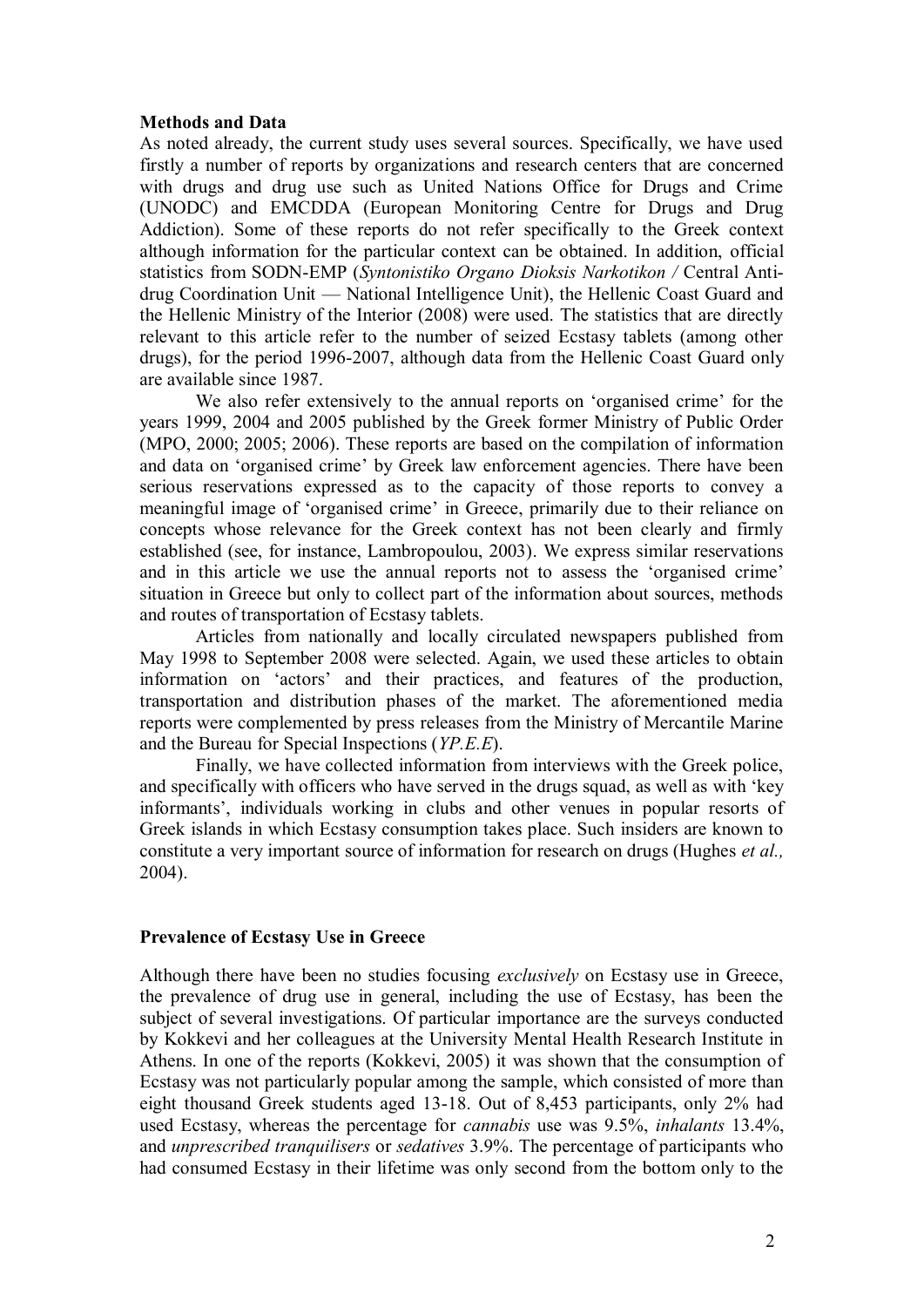use of anabolic steroids  $(1.3\%)$ , the low consumption of which may be explained – among other – by the young age of the participants. Another study on drug use prevalence used data from face-to-face household surveys carried out in 1984, 1998 and 2004 with an approximately 4,000 participants aged 12-65 years. Overall, the study identified a general increase in lifetime drug use from 1984 to 2004 and that drugs other than cannabis have lifetime use prevalence below 1% (Kokkevi *et al.,*  2007). The low annual prevalence of Ecstasy use in Greece as a percentage of the population aged 15-64 is the lowest among countries of western and central Europe, and one of the lowest in Europe not exceeding 0.2% (see UNODC, 2008). Although Ecstasy consumption in Greece is generally very low, the equivalent use among clubbers increases considerably. For instance, according to EMCDDA (2002), lifetime consumption of Ecstasy among club goers in Athens reached 22% in the beginning of 2000s and 25% in 2006 (Kaitanidi, 2007).

According to the University Mental Health Research Institute (UMHRI, 2004), the stability in the prevalence of Ecstasy use in Greece compared to the reduction in the use of other illicit drugs points to a likely future increase of Ecstasy use in the country. The aforementioned studies however, do not offer an account on the *quantities* of Ecstasy consumed, and the only reference to the actual number of Ecstasy tablets consumed at a specific point in time is this by Avramidis (2001, citing a media source), a professor at the Medical School of the University of Athens, suggesting that 6,000 Ecstasy tablets were consumed during the weekends in the late-1990s in Athens and Thessaloniki only. It is not certain however, how this estimate was produced.

# **Official Statistics on Ecstasy**

As with every illegal market in which activities and merchandise are generally hidden, it is extremely difficult to reach an accurate estimation of the Ecstasy market extent in Greece. We, therefore, depend upon statistics compiled by Greek law enforcement agencies. The available official statistics on seizures of Ecstasy tablets start in the year 1996. As mentioned earlier, however, some official statistics from particular law enforcement agencies and specifically the Hellenic Coast Guard exists since as early as 1987. For the period 1987-2007, 2,469.5 Ecstasy tablets were seized by the Hellenic Coast Guard alone. Unfortunately, this is an aggregate and no yearly figures are provided. As regards seizures, between 1996-2007 609,188 Ecstasy tablets were seized by the Greek authorities with 2005 being a peak year (150,788) (SODN-EMP, 2007; Ministry of the Interior, 2008; see Graph 1). In addition, 23, 51 and 243 grams of Ecstasy were seized in 2005, 2006 and 2007, respectively.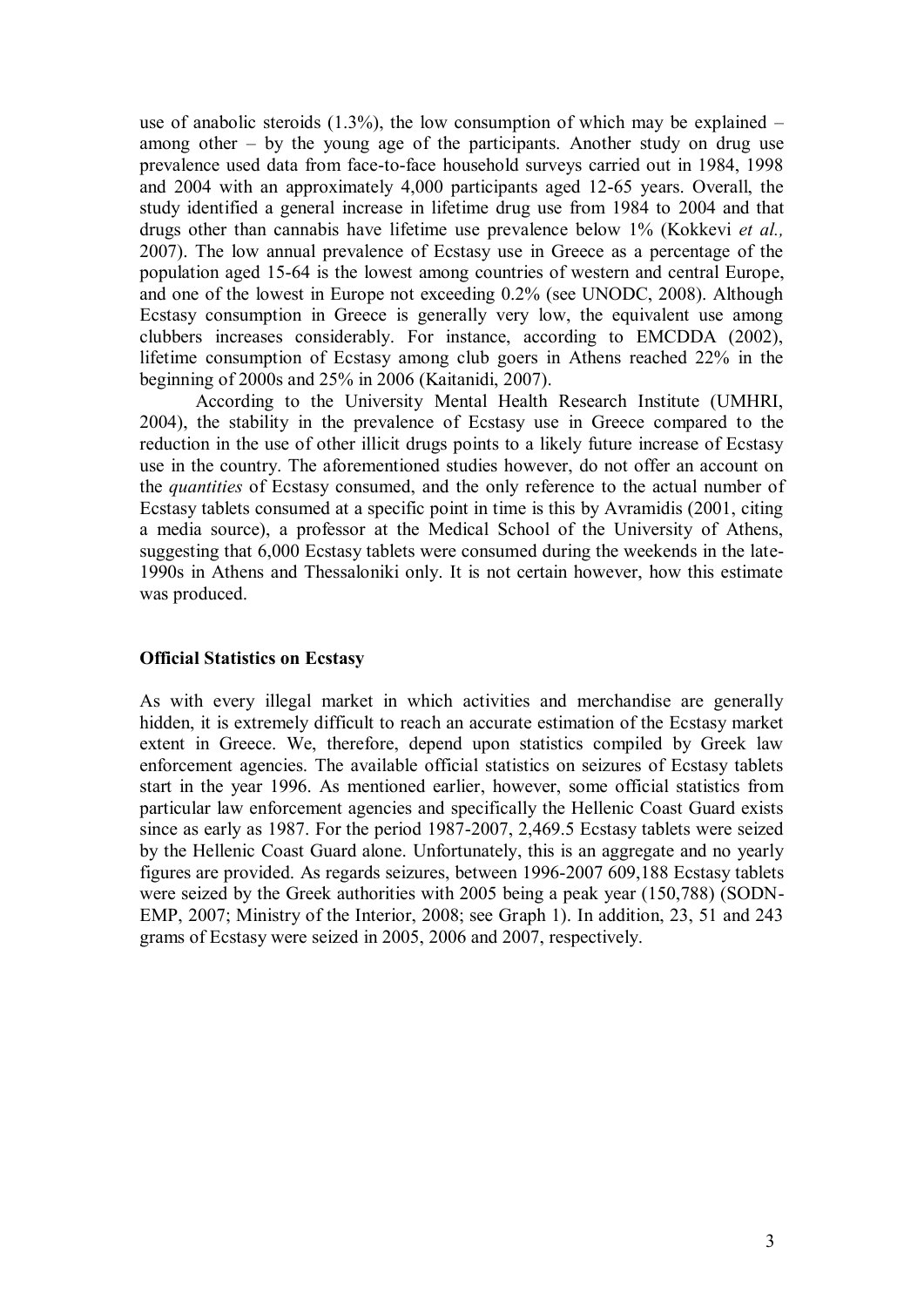

**Graph 1.** Ecstasy tablets seized by Greek authorities, 1996-2007

*Source*: SODN-EMP (2007); Ministry of Interior (2008)

It is apparent from an examination of the above figures that there are significant increases from the year 2000 onwards. However, fluctuations in the numbers of Ecstasy tablets seized by the authorities between 1996-2007 do not allow us to identify anything other than an overall upward trend in the 2000s. Still, in comparison to countries such as Belgium, Germany, The Netherlands and the United Kingdom, the number of ecstasy tablets seized by the Greek authorities is small. For instance, in 2005 150,788 tablets were seized in Greece as opposed to 2,547,874 tablets in Belgium, 1,588,908 tablets in Germany, 1,900,000 tablets in The Netherlands and 3,244,000 tablets in the United Kingdom (Table 1).

| Country            | 2000    | 2001    | 2002    | 2003    | 2004    | 2005    | 2006    | 2007    |
|--------------------|---------|---------|---------|---------|---------|---------|---------|---------|
| <b>Belgium</b>     | 818515  | $-/-$   | 1485000 | 58278   | $-/-$   | 2547874 | 482904  | 541245  |
| <b>Germany</b>     | 1634683 | 4576504 | 3207099 | 1257676 | 2052158 | 1588908 | 1082820 | 985218  |
| <i>Netherlands</i> | 5500000 | 3684505 | 6787167 | 5420033 | 5500000 | 1900000 | 4118300 | 8430000 |
| UK                 | 6552000 | 7669000 | 6050381 | 7434515 | 4991225 | 3244000 | 6849000 | $-1-$   |

**Table 1.** Ouantities (tablets) of ecstasy seized 1995 to 2007

*Source:* EMCDDA (2009)

<u>.</u>

It is important to note that the figures presented here are official statistics that, in contrast to what some Greek media sources suggest<sup>1</sup>, do not provide an integrated picture of the actual Ecstasy market size in the country, but only those quantities of this illegal commodity that the Greek authorities come across. They are, therefore, figures that can be affected by 'contextual variables' such as the intensity of law enforcement in the country (von Lampe, 2004). Furthermore, *numbers of seizures* (as opposed to *quantities of seized Ecstasy tablets*), which can serve a rough indication of demand for Ecstasy, are not provided by the Greek law enforcement agencies. It should be mentioned however, that in an article appearing in a Greek magazine associated with the dance/rave culture, it is suggested that there has been a massive introduction of Ecstasy tablets in Greece in 2003 (Freeze, 2003).

<sup>1</sup> According to an article appearing in the Greek daily *Eleftherotypia*, the huge increase in the seized Ecstasy tablets by the Greek police in the 2000s reflects an actual increase in the consumption of Ecstasy tablets in the country (Eleftherotypia, 2007).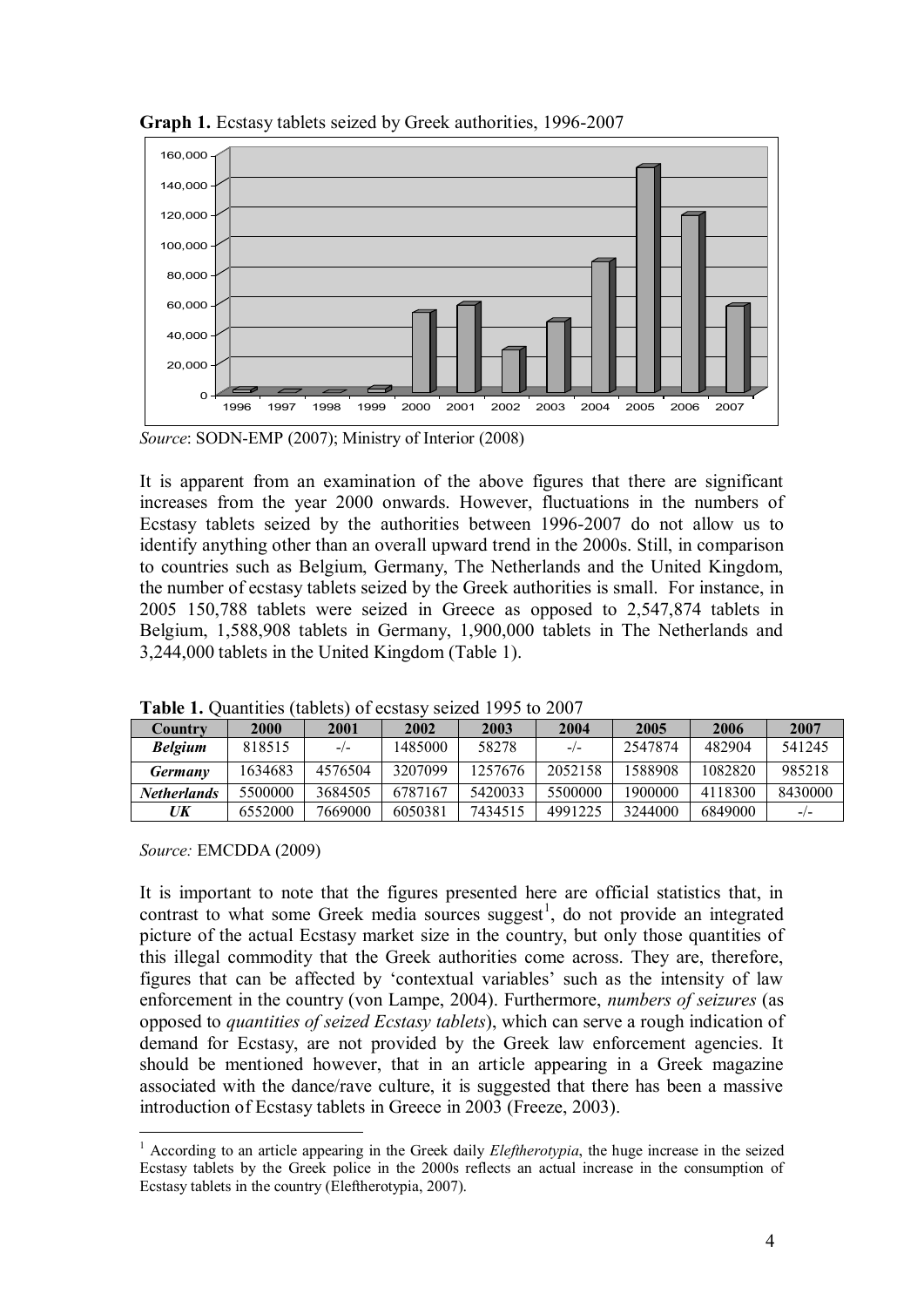According to the National Statistical Service of Greece (ESYE), only 15 individuals were convicted for Ecstasy trafficking from 1998-2001 and 2005-2006  $(ESYE, 2006).$ <sup>2</sup> Ecstasy traffickers represent about 0.1% of the individuals convicted for *drug trafficking* during these periods. The years 2005 and 2006 had the highest number of convicted Ecstasy traffickers, 7 and 6 traffickers respectively. However, it should be noted that there is a large percentage of cases of sentenced individuals for which the type of drug is not recorded. In 2006, for instance, out of 2,212 people who were sentenced for drug trafficking in Greece, the type of drug trafficked was reported as ‗not known' (to the National Statistical Service of Greece) in 925 of the cases  $(41.8\%)$ .

# **The Ecstasy Trafficking Business**

As is the case with smuggling in Greece in general (see, for instance, Antonopoulos, 2008; Antonopoulos and Papanicolaou, 2009) smuggling of drugs including the smuggling of Ecstasy is perceived as one of the main activities of ‗criminal organisations'. This is widely accepted in all Ministry of Public Order reports on 'organised crime' in Greece, reports by SODN-EMP, and media reports. A more careful look at the available evidence however, shows a different picture. Such structures were not present in our research; in fact we were able to identify highly *decentralised* entities involved in the particular trade, similar to the findings of other international research studies on the subject (e.g. Blickman *et al*., 2003). An extremely interesting feature is perhaps the presence of two different, parallel schemes of trafficking Ecstasy in Greece.

The first scheme, which operates in continental Greece, has Greek youth as its primary customers. The second scheme exists in popular holiday resorts in various Greek islands, such as Crete, Kos, Zante, Corfu, Rhodes, etc., with Western Europeans and specifically British and Dutch young people as the main customers. The aforementioned localities are international night-life resorts, typically associated with increased consumption of Ecstasy (see, for instance, Bellis *et al.,* 2000). It is worth noting that not only do British and Dutch constitute an important part of the Greek tourist industry<sup>3</sup>, but also British and Dutch young people constitute the vast majority of tourists in these *particular* resorts, where night-time economy establishments have been set specifically to accommodate the needs of these tourists. The second Ecstasy trafficking scheme is basically the importation of the Dutch and/or British markets to Greece.

Excluding the *producer*, it is possible to distinguish different actors in both schemes of the Ecstasy market in Greece:

- *Importers:* The importers operate on a more or less continuous basis and conduct business regularly. They import large (for the Greek context) numbers of Ecstasy (10,000-20,000 tablets) per operation. The importers in the first smuggling scheme (continental Greece) are individuals who are linked to the rave/dance business. They are usually club owners.
- *Middlemen:* There are two types of middlemen in the Ecstasy trafficking business, similar to those identified by Pearson and Hobbs (2001): (a) middlemen, who simply connect parts of the business and specifically, the

<u>.</u>

 $2$  Relevant data on 2002, 2003 and 2004 is not available.

<sup>&</sup>lt;sup>3</sup> The British and the Dutch were, for instance, the largest and the fourth largest client group for the Greek tourist industry in 2007 (Business Stories, 2008).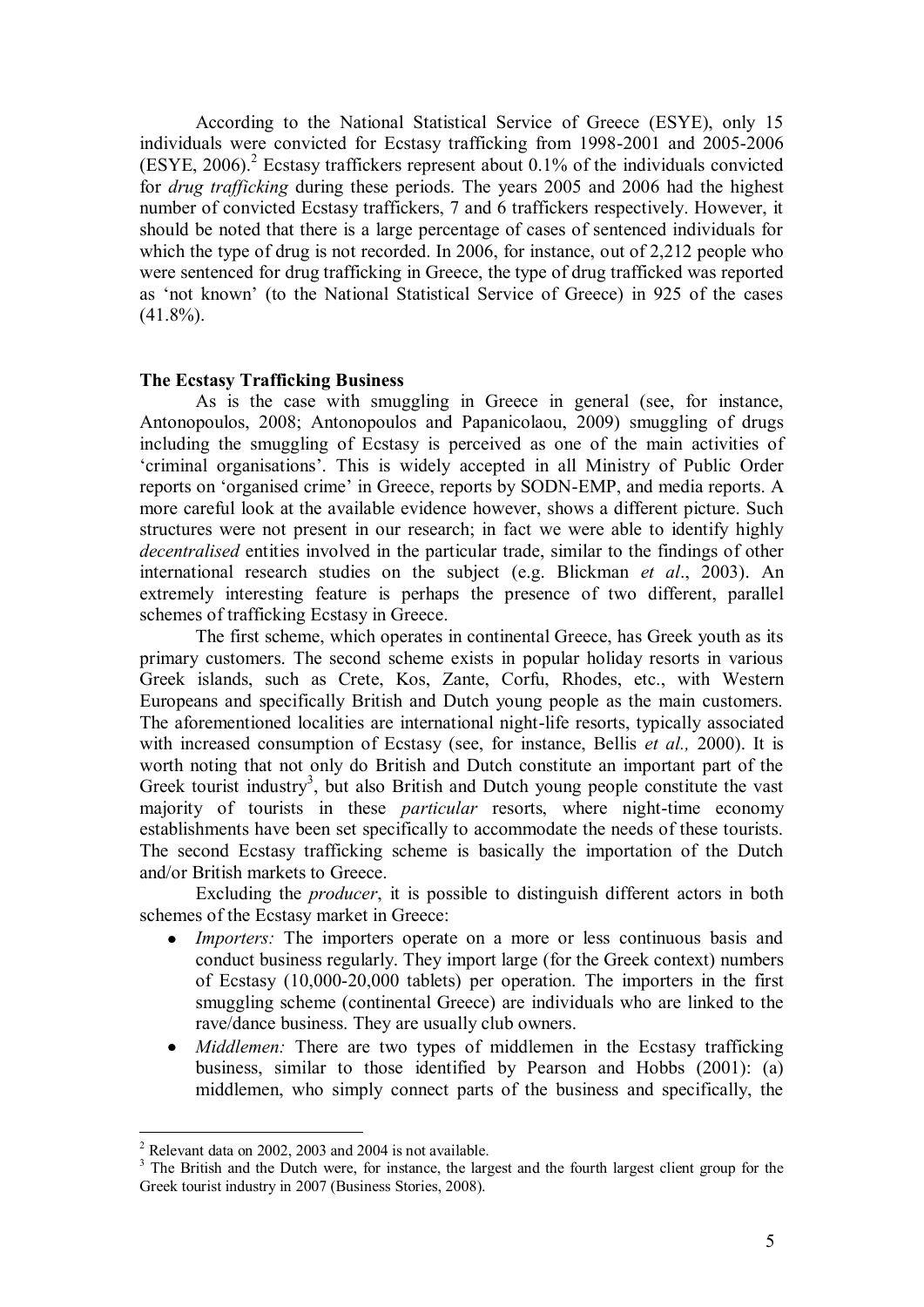producer and the importer. We have come across, for instance, retired Dutch nationals residing in the aforementioned island resorts, who play the particular role. The involvement of settled Dutch citizens in synthetic drug trafficking in tourist areas is also highlighted in the study of Montañes *et al.* (2003) on the synthetic drug market in Barcelona; (b) middlemen, who *actively* link parts of the process by being involved in the actual importation of Ecstasy.

- *Middle-level traders*, heavily involved in the organisation of parties in which  $\bullet$ Ecstasy is consumed such as professional party-organisers and DJs.
- *Courier:* they are responsible for transporting small quantities of Ecstasy from production countries into Greece.
- *Retail sellers:* There are different types of sellers depending on whether the  $\bullet$ seller consumes Ecstasy as well as on the reason for the seller's initial presence in premises in which Ecstasy is traded and consumed. Specifically, there are (a) *sellers*, individuals who are there only to distribute Ecstasy tablets; (b) *user-sellers*, individuals (in continental Greece), who are regulars in clubs and participants in the rave/dance scene, who consume *and* sell Ecstasy primarily to friends and "friends of friends" (Pearson, 2006: 84). The large number of Ecstasy sellers who are also users is a feature that greatly affects the distribution chain in the Ecstasy trafficking business. There are many instances in which additional 'layers' are added to the process of distribution depending on the number of individual seller-users selling a small number of Ecstasy tablets primarily to friends and acquaintances. These additional layers are responsible for the price wedge, which also explains the relatively high price of Ecstasy in Greece and most importantly the relatively high ranges of prices per pill (see following section on prices); (c) *employeesellers*, people who legally work on the premises such as flyer distributors, and holiday representatives in island resorts who are in close contact with the consuming population. Bouncers are also involved to some extent in the selling of Ecstasy although they usually act as a filter for sellers by deciding who can and cannot sell in the premises they work; (d) *holidaymakers-sellers*, individuals who spend their holidays in Greece and find the opportunity to sell a number of Ecstasy tablets (see, for example, Eleftherotypia, 2002). As opposed to the importers, the majority of the sellers are what Dorn *et al.*  (1992) have called ‗opportunistic irregulars'. The additional layers in the distribution phase are not present in the Ecstasy trafficking business in holiday resorts, which explains why the price range in this Ecstasy trafficking scheme is narrower.

Furthermore, a distinction can be made in relation to Ecstasy traffickers along drug *versatility*-*specialisation* (see Pearson and Hobbs, 2001; Matrix Knowledge Group, 2007). There is, firstly, a number of individuals who are involved in the trafficking of Ecstasy as part of a multi-drug enterprise. Evidence suggests, for instance, that some Ecstasy traffickers in Greece also trade in amphetamines, LSD, poppers, speed, ketamine or cannabis, and there have been instances in which Ecstasy traffickers also trade in hard drugs such as cocaine and heroin (see, e.g., Astynomiki Anaskopisi, 2004). There are others, primarily those who are involved in legal businesses in which Ecstasy can be easily distributed (e.g. tourist venues), that focus exclusively on Ecstasy.

Non-Greeks are involved in the Ecstasy business to a lesser extent than Greeks in Greece. According to SODN-EMP (2007), for instance, of the 139 individuals arrested for Ecstasy-related offences, 102 (73.4%) were Greeks and 37 (26.6%)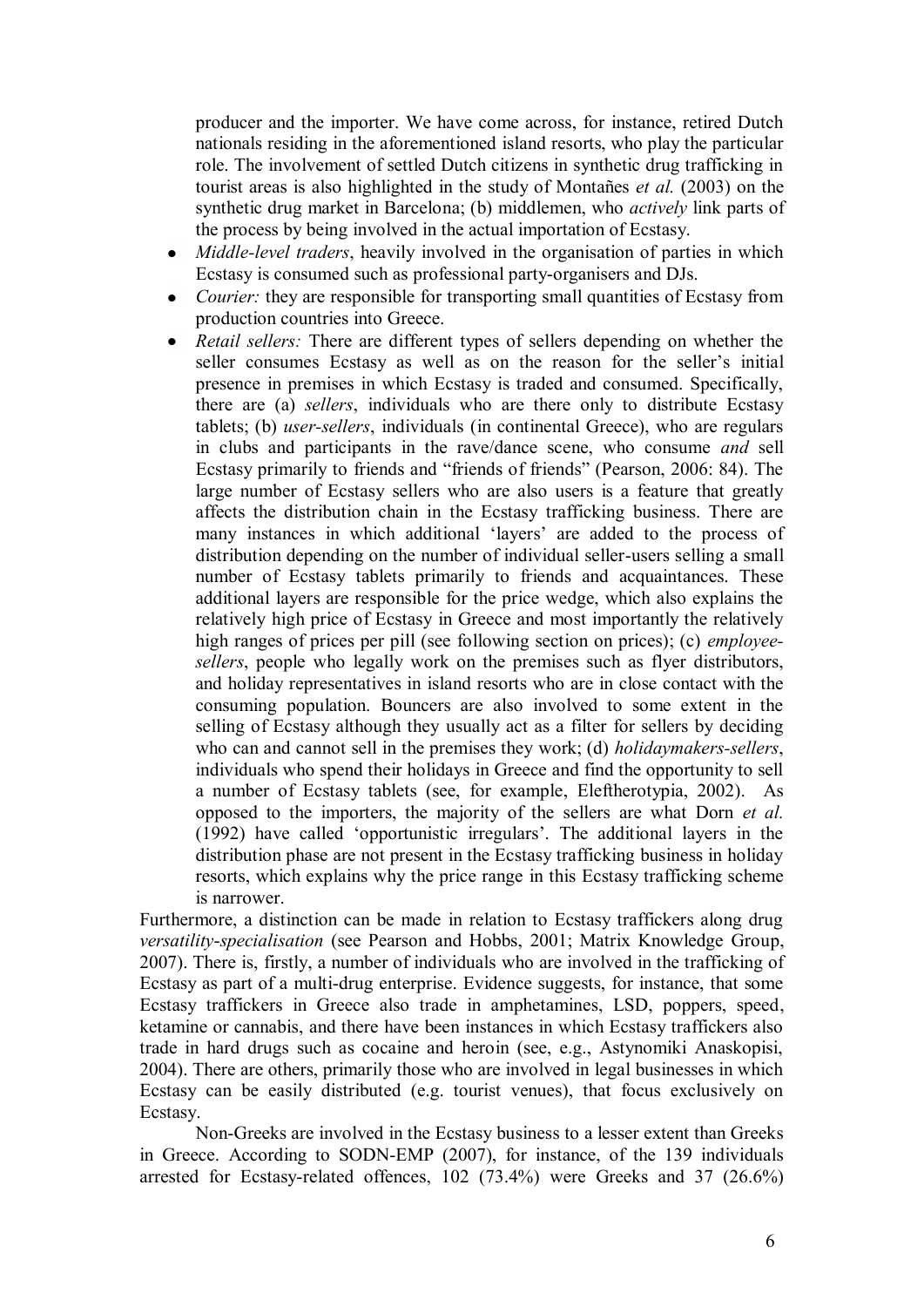foreigners. Unfortunately, the data is not broken down further by country of origin. Although foreigners appear to be over-represented compared to their percentage in the total population of Greece, this is a result of their involvement in parts of the trafficking business that are more exposed and, therefore, more vulnerable to apprehension, such as transportation of Ecstasy. There are, for example, numerous references in the Greek media of Albanian nationals being apprehended at the Greek-Albanian border. The involvement of foreigners in dealing in more closed settings such as this of Ecstasy retail marker is even smaller (see Paoli and Reuter, 2008). Of note is that, according to the key informants interviewed, there is an increasing involvement of young, second-generation Albanian, Georgian and Russian migrants who have integrated well into groups of Greek young people.

In terms of the employment background of individuals involved in the Ecstasy market in Greece, no information is provided by official channels. There is however, a strikingly large number of references to individuals working legally with or being close to young populations; for instance, military officials and teachers (see, e.g., Eleftherotypia, 2003a). In addition, a look at media references highlights the *diversity* of Ecstasy traders as far as the employment background is concerned. For example, in 2003, officers of the Greek police raided an apartment in Kypseli, Athens, and arrested 12 individuals aged 19-35, who were involved in Ecstasy trade. The arrestees included –among other – a university student, a painter, a journalist, and an air force officer (Eleftherotypia, 2003b).

#### **Sources of Ecstasy / Transportation to Greece**

1

Some official figures can assist in an initial identification of the country of origin of Ecstasy tablets. The Netherlands, traditionally a major source due to the link between producers and the chemical industry (Blickman, 2004), is the country of origin of the vast majority of seized Ecstasy tablets. The percentage of seized Ecstasy tablets that originated from the particular country in 2006, for instance, was about 85% or 100,760 tablets (SODN-EMP, 2007). There are however, sources which point to a completely different source country for Ecstasy tablets for specific years. Seizures by law enforcement agencies in 2004, for instance, suggest that Albania is the country from which the largest proportion of Ecstasy originates from (29.92%), followed by the Netherlands  $(23.11\%)$  (MPO,  $2005)^4$ . These figures need to be carefully considered for a variety of reasons. Firstly, there is a significant proportion of seized Ecstasy tablets whose origin is 'not known'. In 2004, the origin of 39,910 Ecstasy  $(44.64%)$  was 'other' or 'unknown'. It is also interesting to note that those two categories are aggregated into one, which hampers even more the effort to identify country of origin.

Secondly, the 'fact' that Albania constituted the country of origin of most of Ecstasy seized in Greece in 2004 may be the result of the 'spill over' effect that is present in some drugs markets throughout the world (Hartnoll, 1989 cited in Ruggiero and South, 1995: 69). Our interviews with the police revealed that a number of Ecstasy from Albania seized by the authorities were not initially destined for the Greek market but were produced in Bulgaria and destined to Western Europe via Albania. Individual traffickers, who got hold of a number of these tablets decided to

<sup>4</sup> No data in relation to the country of origin of Ecstasy is provided in the subsequent *Annual Report on Organised Crime* (MPO, 2006)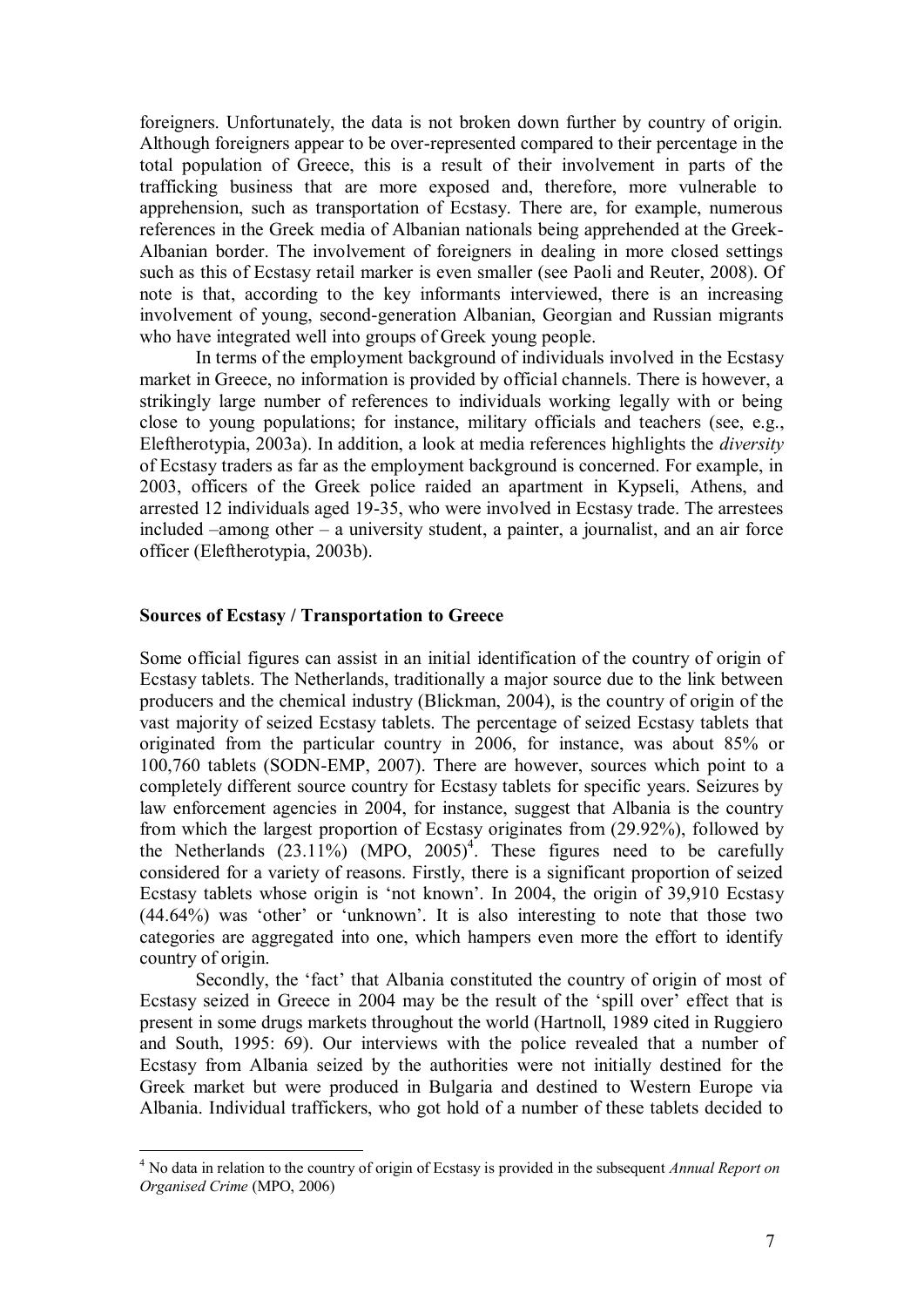market them into Greece. It is extremely unlikely that Ecstasy tablets were produced in Albania, and according to reports produced by the United Nations (UNODC, 2008), Albania is generally an insignificant Ecstasy production actor in the business to justify such a number of tablets for Greece only. Finally, it should be noted that although the synthesis of MDMA almost always takes place in the Netherlands and Belgium, the actual production of *tablets* may be taking place elsewhere. This may explain the high percentage of Ecstasy tablets from countries other than the Netherlands and Belgium seized in Greece.

Ecstasy tablets can be simply sent to Greece in discreet packs and are often concealed in other commodities. For example, in one of the cases we came across, the police arrested an importer who was receiving Ecstasy (and other drugs) in a parcel containing sex toys. The available limited data on the seized Ecstasy tablets suggests that sending Ecstasy in small shipments seems to be the most common way of delivering merchandise to the country. According to SODN-EMP (2007), for instance, of the 118,035 tablets that were seized by the authorities in 2006, 100,975 (85.5%) were sent by mail. Ecstasy tablets from the Netherlands and Belgium are transported directly or via other countries such as Germany. The merchandise can also be transported in luggage by air, by car via Italy and from there by boat to the ports of Igoumenitsa and/or Patras. Some of the loads identified by the authorities were concealed in crypts. A number of Ecstasy tablets are imported to Greece from Bulgaria and Romania. The merchandise is kept in houses and shops or other legal businesses that serve as warehouses.

Although Greece may not be considered a key player in the European Ecstasy production scene, 'one of the biggest Ecstasy laboratories<sup>55</sup> was found and dismantled by the Greek authorities in 2000 in the town of Corinth. The chemist involved in the production was a Bulgarian national. According to the authorities, the merchandise produced in the particular factory was destined for foreign market (Astynomiki Epitheorisi, 2000). However, we cannot be certain as to whether Ecstasy produced by the factory was also introduced in the Greek market. Moreover, in 2005 during a police operation in a suburb of Athens an underground synthetic drugs (Ecstasy and Ice) laboratory was found and dismantled; the drugs produced were reportedly distributed in night clubs in the southern suburbs of the city (Marnellos, 2005).

#### **Purity and Prices of Ecstasy Tablets in Greece**

1

The MDMA quantity/dose in an Ecstasy pill defines its purity. The purity of Ecstasy tablets (and other drugs) that are seized by the Greek authorities is examined by the Greek Chemical State Laboratory (*Geniko Chemio tou Kratous*), which operates under the auspices of the Ministry of Economy and Finance. In Greece, 95% of the Ecstasy tablets that were analysed in 2004 contained MDMA or MDEA as the only psychoactive substance (EMCDDA, 2006).

There seems to be significant fluctuation in Ecstasy tablets price even when consecutive years are examined. For example, in 2003 the price of an Ecstasy pill ranged from  $\epsilon$ 20- $\epsilon$ 30. In 2004 the price dropped to  $\epsilon$ 10- $\epsilon$ 20, whereas in 2006 the minimum and maximum price rose to  $\epsilon$ 15- $\epsilon$ 25, when the average minimum and maximum price in the rest of Europe is only  $\epsilon$ 2.5 $\epsilon$ - $\epsilon$ 12.5 (for prices in other countries

 $<sup>5</sup>$  We clarify that the account about of the size of the laboratory has been made in the source consulted.</sup> Astynomiki Epitheorisi (2000), and not by us.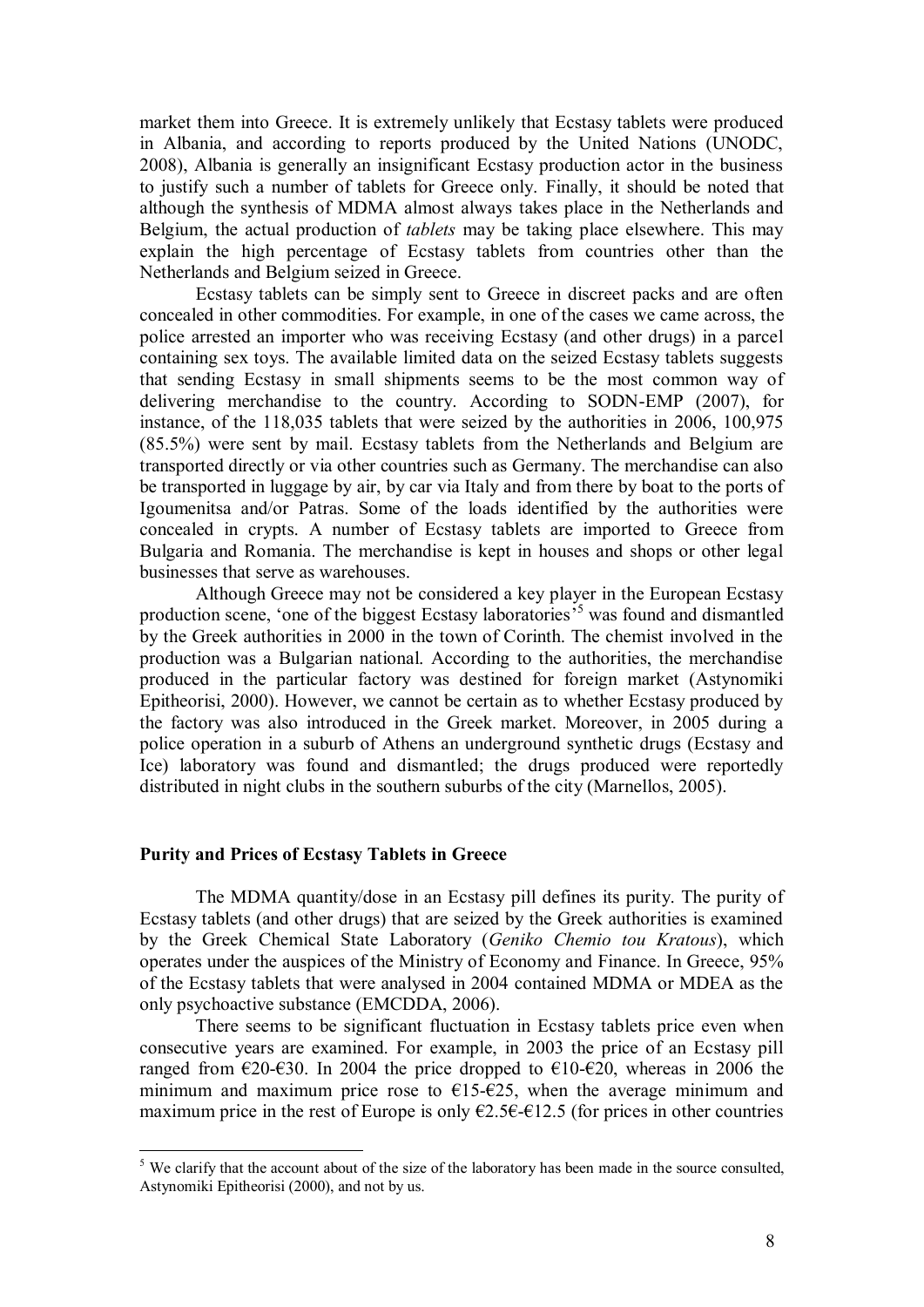see EMCDDA, 2008). This fluctuation may be a result of the quantities being available in the Greek market as well as the purity of the tablets. Irrespectively of the Ecstasy price fluctuations however, Ecstasy tablets are relatively expensive in Greece compared to other European countries. According to UNODC (2008), in 2006 Greece had the fifth highest *typical* retail price for Ecstasy in Europe after Norway, Iceland, Italy and Russia (see Graph 2).



**Graph 2.** Typical retail Ecstasy price in US\$ in several European countries, 2006.

*Source:* Data elaborated from UNODC (2008)

The UNODC report (UNODC, 2008) does not offer *wholesale* prices for Ecstasy tablets in Greece. Our research however, reveals that, on average, each tablet costs  $\epsilon$ 2 in the wholesale market. For example, in one of the similar cases we came across, an arrested trafficker bought 10,000 tablets for  $\epsilon$ 20,000. In Table 2 we summarise the wholesale and retail prices in Greece and other European counties, which either have about the same wholesale price as Greece such as France, Germany, Slovenia, and Turkey or countries in which the wholesale price of Ecstasy is higher than in Greece. The interesting finding is that the retail price in Greece is much higher than in countries with similar wholesale price, and even higher than in those countries in which the wholesale price is higher than in Greece. The biggest difference from wholesale to retail exists in Greece (nearly 930%). This huge difference can be explained by the additional layers of retail sales, mentioned earlier, which provide for numerous price wedges.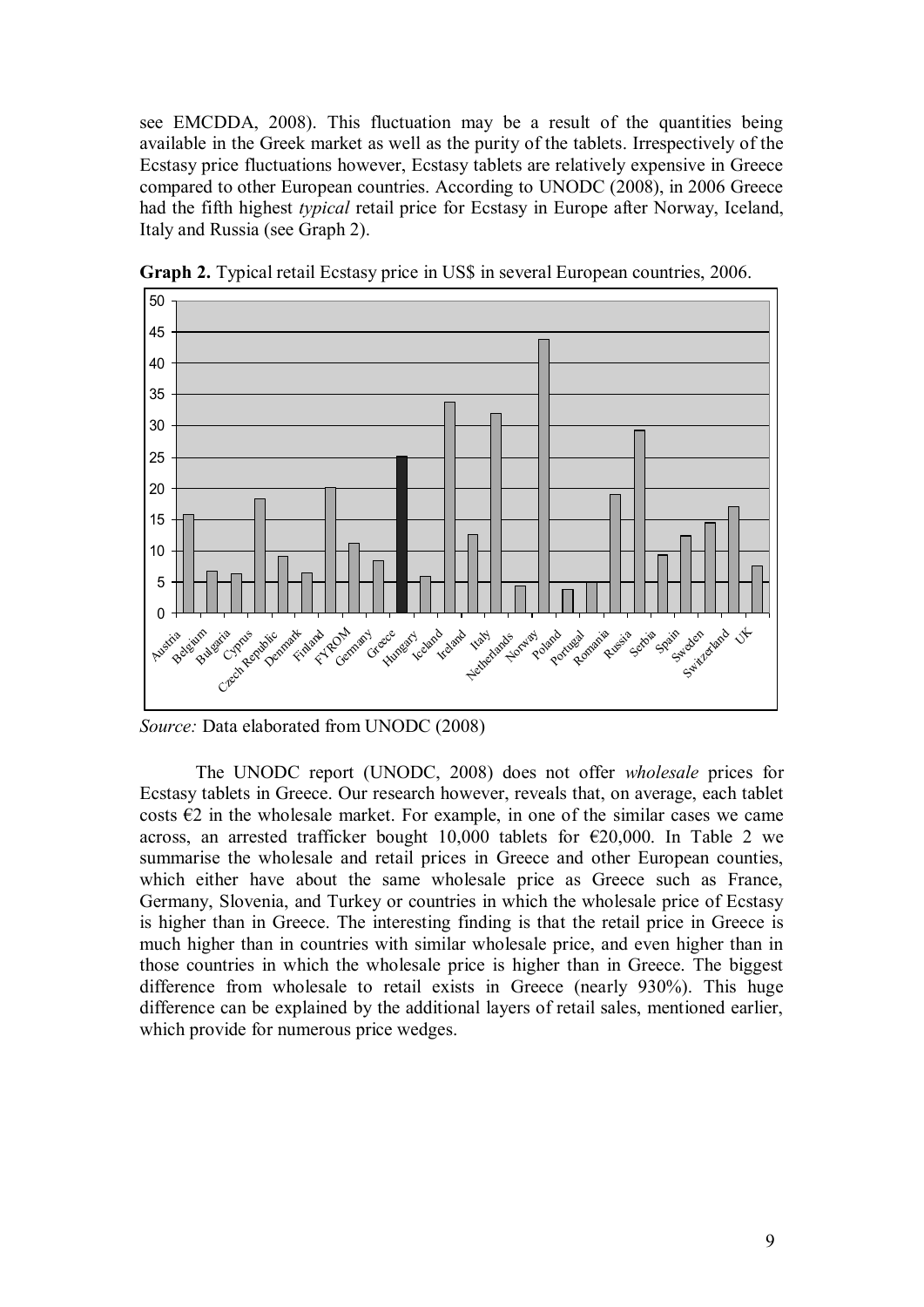| <b>Country</b>   | <b>Wholesale Typical Price US \$</b><br>(per tablet) | <b>Retail Typical Price US \$</b><br>(per tablet) | % Difference<br><b>Wholesale to Retail</b> |
|------------------|------------------------------------------------------|---------------------------------------------------|--------------------------------------------|
| <b>France</b>    | 2.2                                                  | 8.8                                               | 400.00                                     |
| Germany          | 2.4                                                  | 8.3                                               | 345.83                                     |
| Slovenia         | 1.9                                                  | 6.3                                               | 331.58                                     |
| UK               | 1.8                                                  | 7.5                                               | 416.67                                     |
| Austria          | 7.8                                                  | 15.7                                              | 201.28                                     |
| <b>Cyprus</b>    | 4.4                                                  | 18.3                                              | 415.91                                     |
| <b>Czech Rep</b> | 4.9                                                  | 9.2                                               | 187.76                                     |
| <b>Denmark</b>   | 4.0                                                  | 6.5                                               | 162.50                                     |
| <b>Finland</b>   | 5.6                                                  | 20.1                                              | 358.93                                     |
| Latvia           | 3.3                                                  | 7.6                                               | 230.30                                     |
| Malta            | 5.8                                                  | 12.6                                              | 217.24                                     |
| Slovakia         | 5.2                                                  | 8.1                                               | 155.77                                     |
| <b>Sweden</b>    | 4.0                                                  | 14.4                                              | 360.00                                     |
| Croatia          | 6.0                                                  | 6.7                                               | 111.67                                     |
| <b>FYROM</b>     | 5.0                                                  | 11.3                                              | 226.00                                     |
| Romania          | 5.0                                                  | 18.9                                              | 378.00                                     |
| <b>Turkey</b>    | 3.0                                                  | 7.6                                               | 253.33                                     |
| Greece           | 2.7                                                  | 25.1                                              | 929.63                                     |

**Table 2.** Wholesale typical price per tablet (US\$), retail typical price per tablet (US\$) and percentage of difference from wholesale to retail in several European countries, 2006

*Source:* UNODC (2008); empirical research by the authors.

# **Distribution of Ecstasy**

Although there is no empirical research in Greece that focuses on the distribution of Ecstasy tablets, research on prevalence of drug use in the country suggests that Ecstasy tablets, also referred to as *koubia* (‗buttons'), *biscota* (‗biscuits') or *va-vavoom* among users and traders, are relatively easily accessed by interested individuals. According to EMCDDA & REITOX (2005), 24.6%, 24.4%, 20.8% and 18.1% of respondents from Athens, Thessaloniki, other urban areas and semi-urban/rural areas, respectively, suggested that it was 'fairly easy'/'very easy' to be supplied with Ecstasy tablets. The respondents thought that Ecstasy was more accessible than cocaine, LSD, heroin, amphetamines, crack, magic mushrooms, ketamine and GBH (EMCDDA & REITOX, 2005). The association of the particular drug with the dance/rave scene greatly affects its use and distribution patterns, and this is also the case in Greece. Ecstasy use is a "normal part of the leisure-pleasure landscape" (Parker *et al.,* 1995: 25) in the country. In accordance with international evidence and literature (see, for instance, Tossman *et al.,* 2001), it emerged from our research that the use of Ecstasy in clubs and underground dance/rave parties is widespread particularly in Athens (e.g. southern suburbs of the city) and Thessaloniki but also in localities which are geographically close to Athens. In addition, Ecstasy is popular in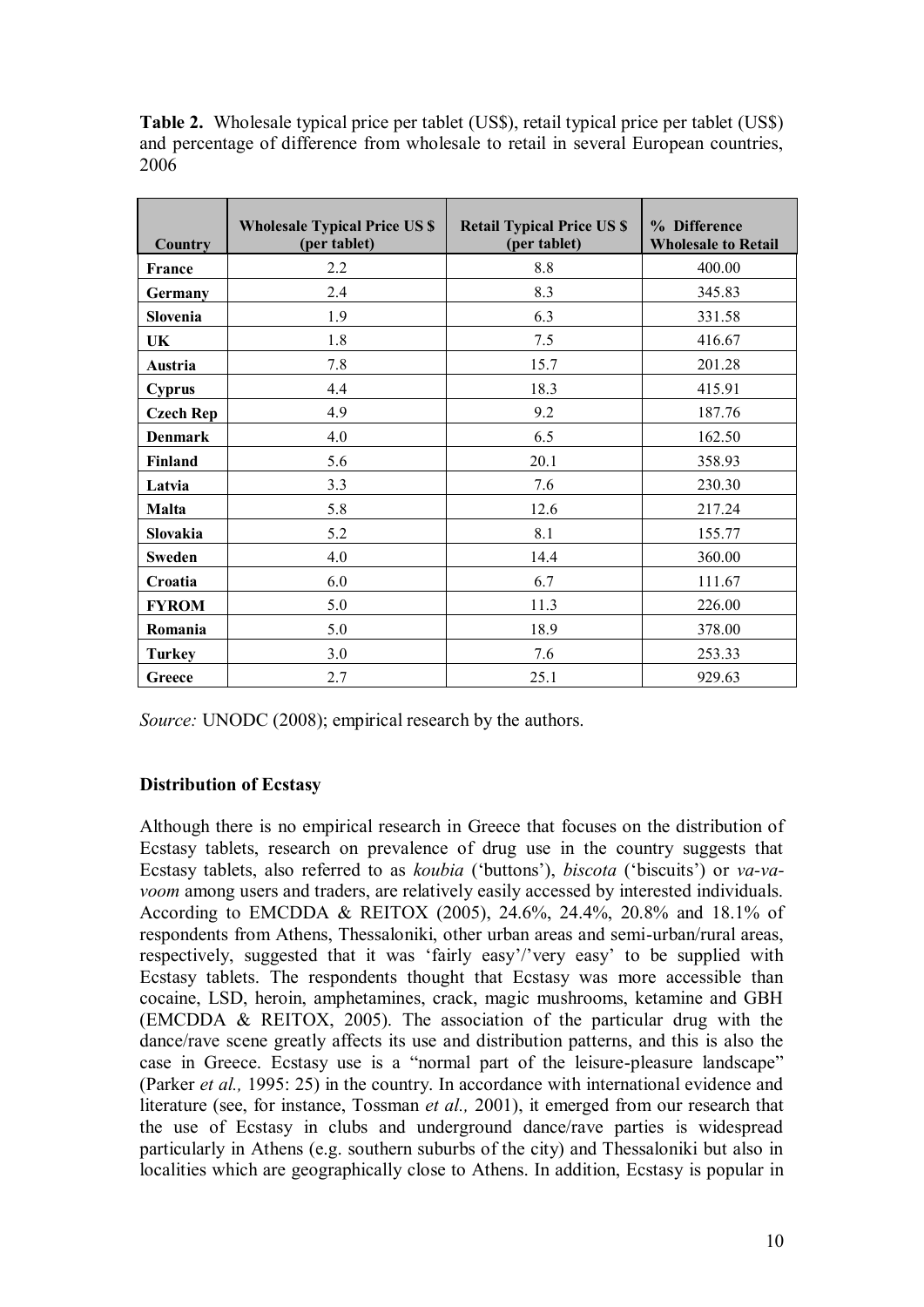resorts primarily in islands such as Rhodes, Zante, Kos, Corfu, Ios and Crete, which feature high numbers of West Europeans and specifically British and Dutch tourists during the summer months. Ecstasy is also distributed in parties organized in garages, empty premises, warehouses and other *ad hoc* venues throughout Greece. The distribution and use of Ecstasy however, is concentrated in large conurbations and specifically Athens and Thessaloniki, although high distribution and use can be observed in other localities and in specific events such as the carnival in Patras.

The use of Ecstasy takes place in 'discreet places' (Pearson and Hobbs, 2001). This is also supported – among other - by the fact that media (e.g. newspapers circulated at the localities of the holiday resorts) focus on criminality, ‗indecent behaviour' on the part of the tourists, public order and law enforcement. There are no references to Ecstasy use and trafficking in these resorts, and alcohol consumption and 'binge drinking' are the primary concerns. The structure of the holiday economy in several holiday resorts with the 'all inclusive packages' that generally limit the client into a pre-paid environment (or locality) further reinforces the seclusion of environments in which Ecstasy distribution and use takes place. Incidentally, we did not come across any indications of or even references to *street* dealing/distribution of **Ecstasy** 

The sellers do not usually approach any individual in the premises: only people they know or their friends and acquaintances. This highlights the importance of networking particularly for this stage of the business, and verifies Spapen's (2007: 5) claim that "the quality of an entrepreneur's social network determines his business opportunities". The distributors approaching people they know and their friends and acquaintances serves another purpose, namely to avoid friction between the sellers and uninterested clients, and, very importantly, to avoid unnecessary contact with bouncers in the premises. In the schemes that take place in the popular islands resorts which have a transitory client base, it is the holiday representatives who serve as the link between the merchandise and the clients. While prospective clients can also approach an Ecstasy dealer, the latter are sometimes reluctant to supply tablets to clients who are not acquainted to. The Greek Ecstasy market, similarly to other contexts, requires the development of trust within the Ecstasy subculture as threshold for access to a distributor or supplier in general (see Parker *et al.,* 2002).

Finally, Ecstasy tablets are occasionally used as currency in the business. For example, in May 2006, the police and the Bureau for Special Inspections (*Yp.E.E*) arrested three individuals with 100,000 Ecstasy tablets from the Netherlands. These individuals were planning to exchange the Ecstasy tablets with 1,000 kilos of ephedrine which was to be transported to Australia for the production of other synthetic drugs (SODN-EMP, 2007).

# **Discussion**

The preceding analyses allow some more systematic observations regarding the nature of the Ecstasy market in Greece. The fact that clearly stands out is that the patterns of trafficking of this specific drug are patently conditioned by its embeddedness in the dance/rave scene, which is, in turn, primarily linked with the night-time and the tourist night-time economy of the country (see also Massari, 2005). This greatly affects relations between actors in the business. It is evident, firstly, that much activity in the market occurs under the oversight of legitimate actors, in so far as the consumption of the drug presumably enhances the experience of what is being traded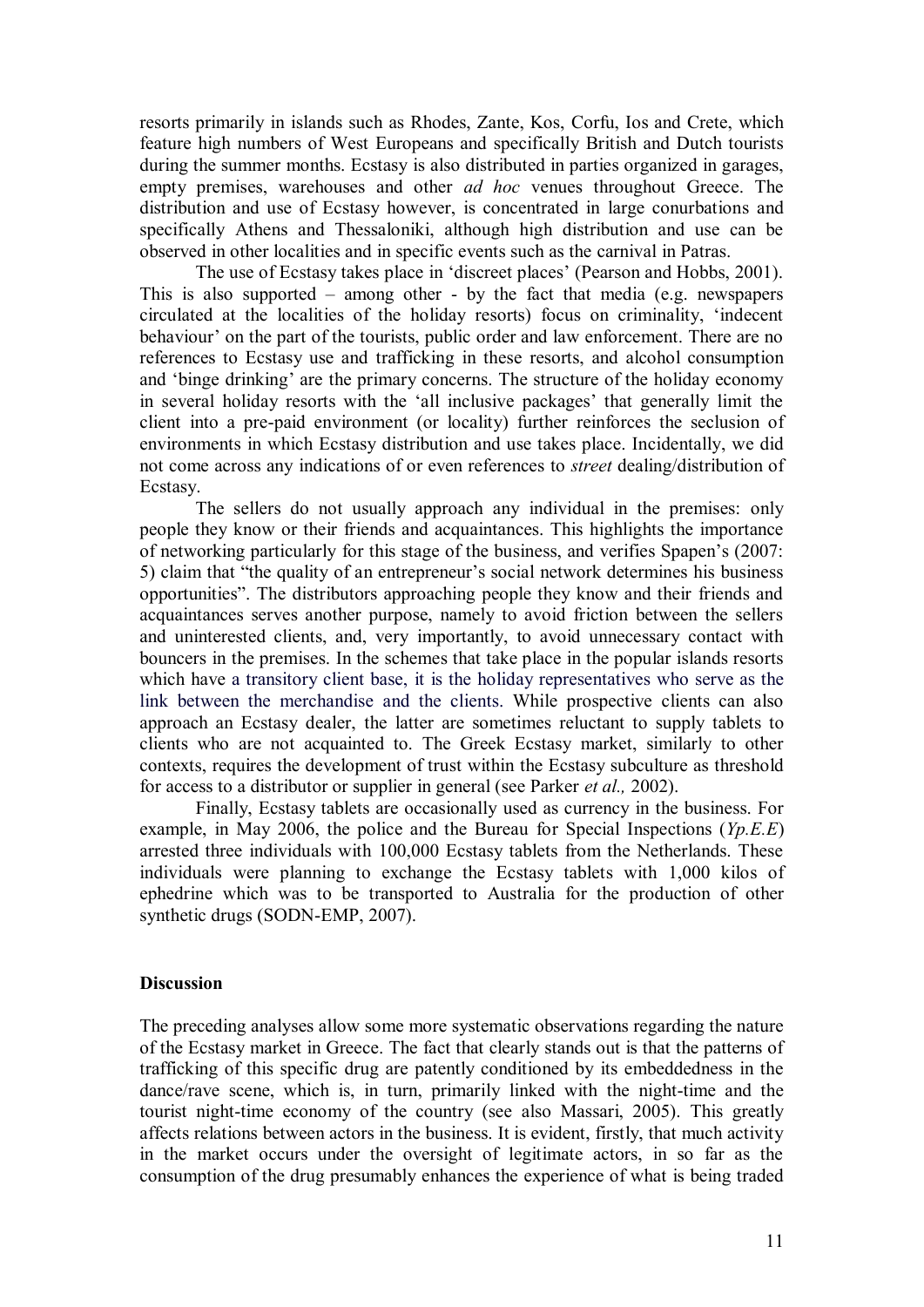in the legitimate tourist and night-time economy. Secondly, the same fragmentation and volatility that characterizes the above environment also engenders a chaotic configuration of positions in the market, since one typically encounters a multitude of individuals likely to drift between legality and illegality as well as between use and trade. A clear distinction between the user and the 'dealer' is not always possible, and, in fact, previous research has shown how those individuals tend to deny the identity of a ‗dealer' (see Jacinto *et al.,* 2008).

The relatively secluded, 'discreet' nature of the Ecstasy market makes it at once open and purely competitive in so far as anyone with the right contacts can become involved as long as they are at least peripherally involved in the club scene (see also Blickman *et al.,* 2003). It is interesting to note, for instance, that according to the Centre for the Study of Democracy (CSD, 2007), the first imported synthetic drugs introduced to Bulgaria were Ecstasy smuggled into and distributed by Greek students at Bulgarian universities.

Furthermore, unlike other illegal trades in Greece (see, for instance, Antonopoulos, 2008) there is no distinction between 'workers' and 'entrepreneurs' in the Ecstasy trafficking business (although there is a great difference between sellers of Ecstasy in clubs and other venues on one hand and the importers on the other). Even those who deal in very small numbers of Ecstasy tablets tend to do it for the extra cash as well as the prestige among their friends: by using their own consumption as a platform in which their business operates, they are at once small-time entrepreneurs and brokers of 'good time'. This opportunistic, small trade configuration quite convincingly explains the very high retail prices of Ecstasy pills, especially when one takes into account levels of wholesale prices in Greece.

The above characteristics are even more pronounced when one excludes from the picture accentuated poly-drug traffickers who generally appear to be an exception to the general pattern. Even if they were included, the link between the drug business and other illegal businesses and criminal activities in Greece remain elusive according to our data. Of course, this work is only a first step towards the investigation of the social organization of Ecstasy use and trafficking in Greece, and additional research is needed. It is not, however, too early to posit with some confidence that the wholesale identification of the Ecstasy trade with the idea of corporate-like 'organized crime' which official and journalistic accounts invoke systematically, appears to be quite unwarranted in the light of our data. The implications of this are not insignificant since association of any illegal activity with the imagery that informs the current doxas about 'organized crime', makes the former a target for highly aggressive policing and sentencing. But if the image that emerges from our data is accurate, and given the populations - young people - involved, the design and implementation of effective intervention against the use and trafficking of the particular drug would require a careful consideration of the very specific conditions of organization of the market, rather than the sort of heavy handed action that anti-drug war cries typically inspire.

#### **Acknowledgements**

The authors would like to thank Klaus von Lampe for handling the review process and the reviewers for their valuable comments and suggestions. We are indebted to the participants in this study as well as to Ioannis Vassilopoulos and Maria Vetouli for the provision of literature on Ecstasy use in Greece.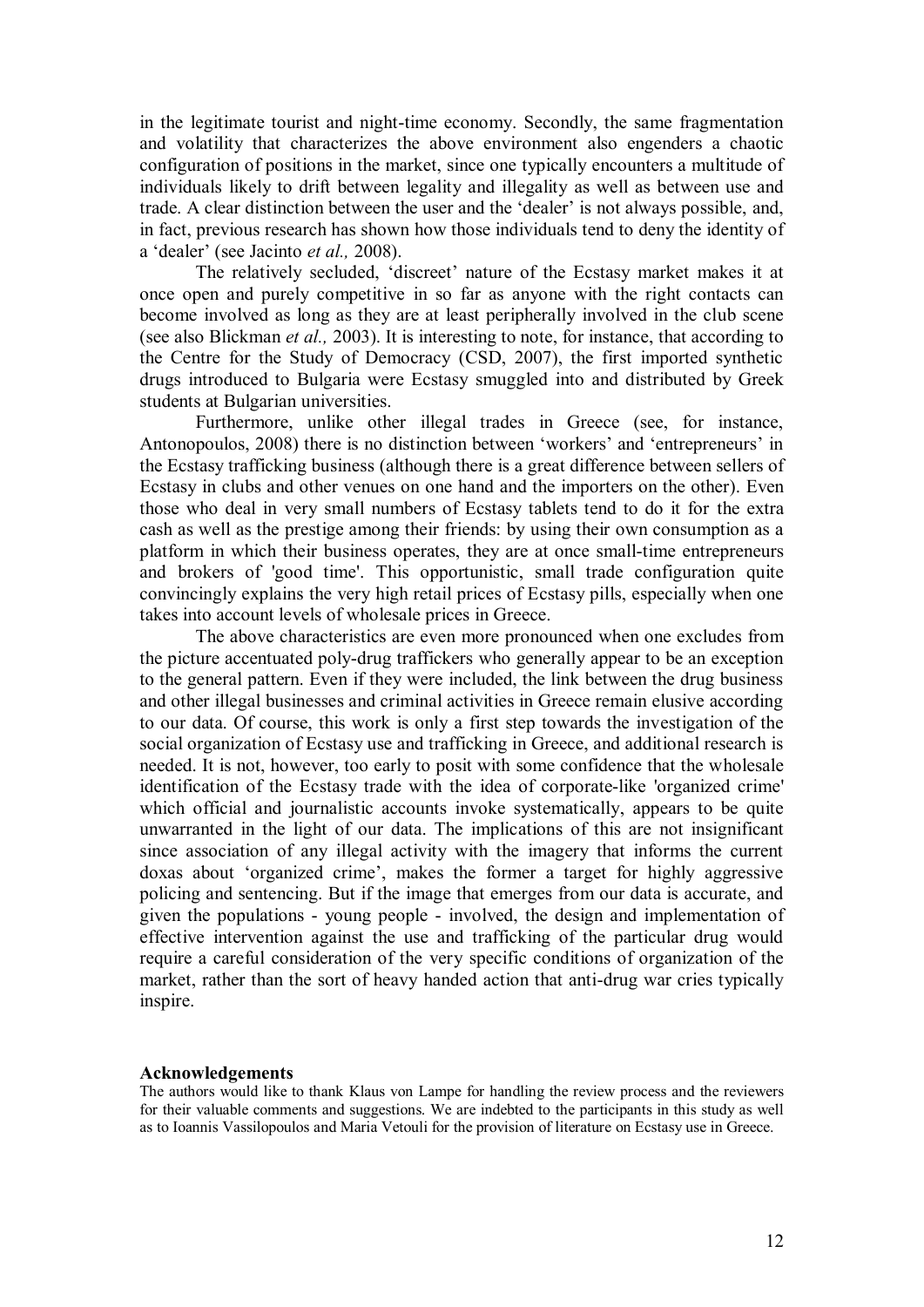#### **References**

Antonopoulos, G.A. (2008) 'The Cigarette Smuggling Business in Greece'. In van Duyne, P., Harvey, J. Maljevic, A. von Lampe, K. and Scheinost, M. (eds) *European Crime at Crossroads: Extended and Extending Criminal Europe*. (pp.177-200) Nijmegen: Wolf Legal Publishers

Antonopoulos, G.A. and Papanicolaou, G. (2009) 'Gone in 50 Seconds': The Social Organisation and Political Economy of the Stolen Car Market in Greece'*.* In van Duyne, P.C., Donati, S., Maljevic, A., von Lampe, K., and Harvey, J. (eds) *Crime, Money and Criminal Mobility in Europe*. Nijmegen: Wolf Legal Publishers

Astynomiki Anaskopisi (2004) ‗O Ametanoitos', *Astynomiki Anaskopisi,* September/October, p.81

Astynomiki Epitheorisi (2000) ‗Ergostasio Narkotikon stin Corintho', *Astynomiki Epitheorisi,* May, p.330

Avramidis, A.B. (2001) ‗Chorevontas me to Thanato...Sta Rave Parties', *Astynomiki Epitheorisi,*  September/October, 616-618

Bellis, M.A., Hale, G., Bennett, A., Chaudry, M. and Kilfoyle, M. (2000) 'Ibiza Uncovered: Changes in Substance Use and Sexual Behaviour Among Young People Visiting International Night-Life Resort', *International Journal of Drug Policy,* 11, 235-244

Blickman, T., Korf, D.J., Siegel, D. and Zaitch, D. (2003) ‗Synthetic Drug Trafficking in Amsterdam'. In Gruppo Abele (eds) *Synthetic Drug Trafficking in Three European Cities: Major Trends and the Involvement of Organised Crime.* (pp.17-94) Turin: Gruppo Abele

Blickman, T. (2004) *The Ecstasy Industry: Exploring the Global Market.* Transnational Institute Briefing Series No.2004/9 Amsterdam: Transnational Institute

Blickman, T. (2005) 'The Ecstasy Industry in the Netherlands on a Global Perspective'. In van Duyne, P., von Lampe, K., van Dijck, M. and Newell, J.L. (eds) *The Organised Crime Economy: Managing Crime Markets in Europe.* (pp.231-259) Nijmegen: Wolf Legal Publishers

Business Stories (2008) ‗The Big Clients of the Greek Tourist Industry', *Business Stories (Proto Thema),* 24 August, p.2

CSD (2007) *Organised Crime in Bulgaria: Markets and Trends.* Sofia: CSD

Dorn, N., Murji, K. and South, N. (1992) *Traffickers: Drug Markets and Law Enforcement.* London: Routledge

Elefhterotypia (2002) ‗Makria kai Konta', *Eleftherotypia,* 13 August

Eleftherotypia (2003a) ‗Kai Daskalos –Vaporaki', *Eleftherotypia,* 9 June

Eleftherotypia (2003b) 'Se Glamorous Club Eihe Rikei Dichtya to Kykloma "Ecstasy", *Eleftherotypia*, 21 January

Eleftherotypia (2007) ‗Ragdaia Auksisi kai sta Hapia', *Eleftherotypia,* 25 March

EMCDDA (European Monitoring Centre for Drugs and Drug Addiction) (2002) ‗Drugs in Focus: Recreational Drug Use – A Key EU Challenge', *Briefing,* 6, November-December, 1-4

EMCDDA (European Monitoring Centre for Drugs and Drug Addiction) (2006) *Annual Report 2006: The State of the Drugs Problem in Europe.* Lisbon: EMCDDA

EMCDDA (European Monitoring Centre for Drugs and Drug Addiction) (2007) *Annual Report 2007: The State of the Drugs Problem in Europe.* Lisbon: EMCDDA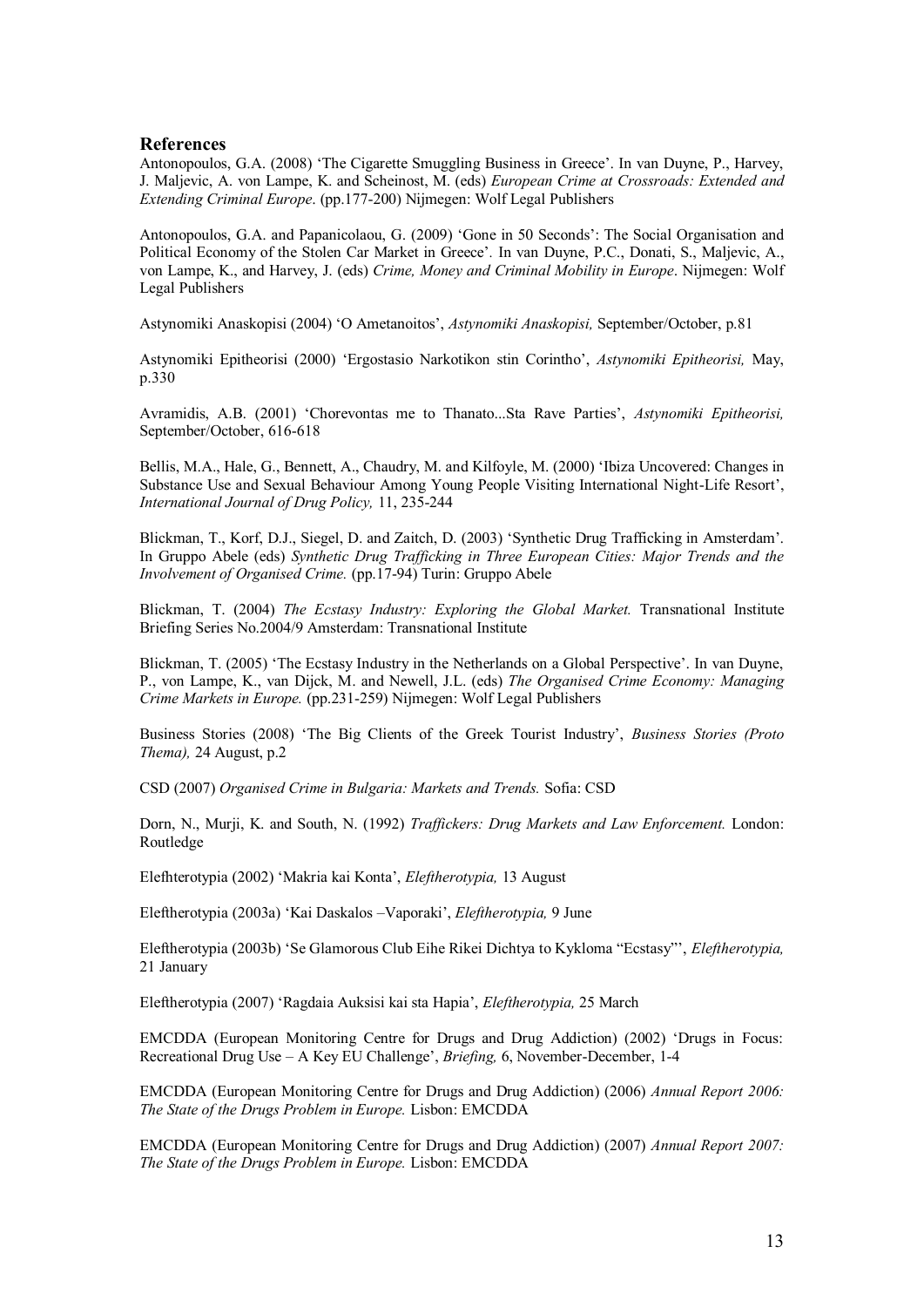EMCDDA (European Monitoring Centre for Drugs and Drug Addiction) (2008) 'Greece', < [http://www.emcdda.europa.eu/html.cfm/index41592EN.html>](http://www.emcdda.europa.eu/html.cfm/index41592EN.html), retrieved June 10, 2008

EMCDDA (European Monitoring Centre for Drugs and Drug Addiction) (2009) ‗Statistical Bulletin 2009', < [http://www.emcdda.europa.eu/stats09/szrtab14>](http://www.emcdda.europa.eu/stats09/szrtab14), retrieved November 18, 2009

EMCDDA & REITOX (2005) *2005 National Report to the EMCDDA-Greece.* Athens: REITOX

ESYE (2006) 'Sentenced for Drug-Related Offences', [<www.statistics.gr>](http://www.statistics.gr/), retrieved June 10, 2008

Forsyth, A., Barnard, M. and McKeganey, N. (1997) 'Musical Preference as a Indicator of Adolescent Drug Use', *Addiction,* 92(10), 1317

Freeze (2003) ‗Legal, Illegal', *Freeze,* October, 60-61

Hansen, D., Maycock, B. And Lower, T. (2001) ‗Weddings, Parties, Anything...'A Qualitative Analysis of Ecstasy Use in Perth, Western Australia', *International Journal of Drug Policy,* 12, 181- 199

Hughes, K., Bellis, M.A. and Chaudry, M. (2004) 'Elevated Substance Use in Casual Labour at International Nightlife Resorts: A Case Control Study', *International Journal of Drug Policy,* 15, 211- 213

Jacinto, C., Duterte, M., Sales, P. and Murphy, S. (2008) ‗I'm Not a Real Dealer': The Identity Process of Ecstasy Sellers', *Journal of Drug Issues,* 38(2), 419-444

Kaitanidi, M. (2007) ‗Enas stous Tesseris Neous Exei Dokimasei Cocaini', *Ta Nea,* 19 December

Kathimerini (2003) ‗I Ecstasy Diavronei ti Neolaia: I Euhairia Paraskevis Dinei Terastia Kerdi stous ‗Emporous', *Kathimerini,* 21 January

Kokkevi, A. (2005) *Adolescents' Health: Status, Dimensions and Psychosocial Context.* Athens: UMHRI

Kokkevi, A., Fotiou, A. & Richardson, C. (2007) 'Drug Use in the General Population of Greece over the Last 20 Years: Results from Nationwide Household Surveys', *European Addiction Research,* 13(3), 167-176

Lambropoulou, E. (2003) 'Criminal 'Organisations' in Greece and Public Policy: From Non-Real to Hyper-Real', *International Journal of the Sociology of Law,* 31, 69-87

Marnellos, G. (2005) ‗Ergastirio Narkotikon Akoumpaei to Ypourgeio ‗Pnevma kai Ethiki', *Eleftherotypia,* 23 May

Massari, M. (2005) ‗Ecstasy in the City: Synthetic Drug Market in Europe', *Crime, Law and Social Change,* 44, 1-18

Matrix Knowledge Group (2007) *The Illicit Drug Trade in the UK* 2 edition [<http://www.homeoffice.gov.uk/rds/pdfs07/rdsolr2007.pdf>](http://www.homeoffice.gov.uk/rds/pdfs07/rdsolr2007.pdf) , retrieved October 20, 2008

Ministry of the Interior (MOI) (2008) *Statistics on Drugs, 2000-2007*. [<www.astynomia.gr>](http://www.astynomia.gr/), retrieved June 16, 2008

Montañes, V., Barruti, M. Pallarés Gomez, J. and Dominguez Figueirido, J.L. (2003) 'The Synthetic Drug Market in Barcelona'. In Gruppo Abele (eds) *Synthetic Drug Trafficking in Three European Cities: Major Trends and the Involvement of Organised Crime.* (pp.97-165) Turin: Gruppo Abele

MPO (2000) *Etisia Ekthesi gia to Organomeno Eglima stin Ellada, 1999.* [*Annual Report on Organised Crime in Greece, 1999*]. Athens: MPO